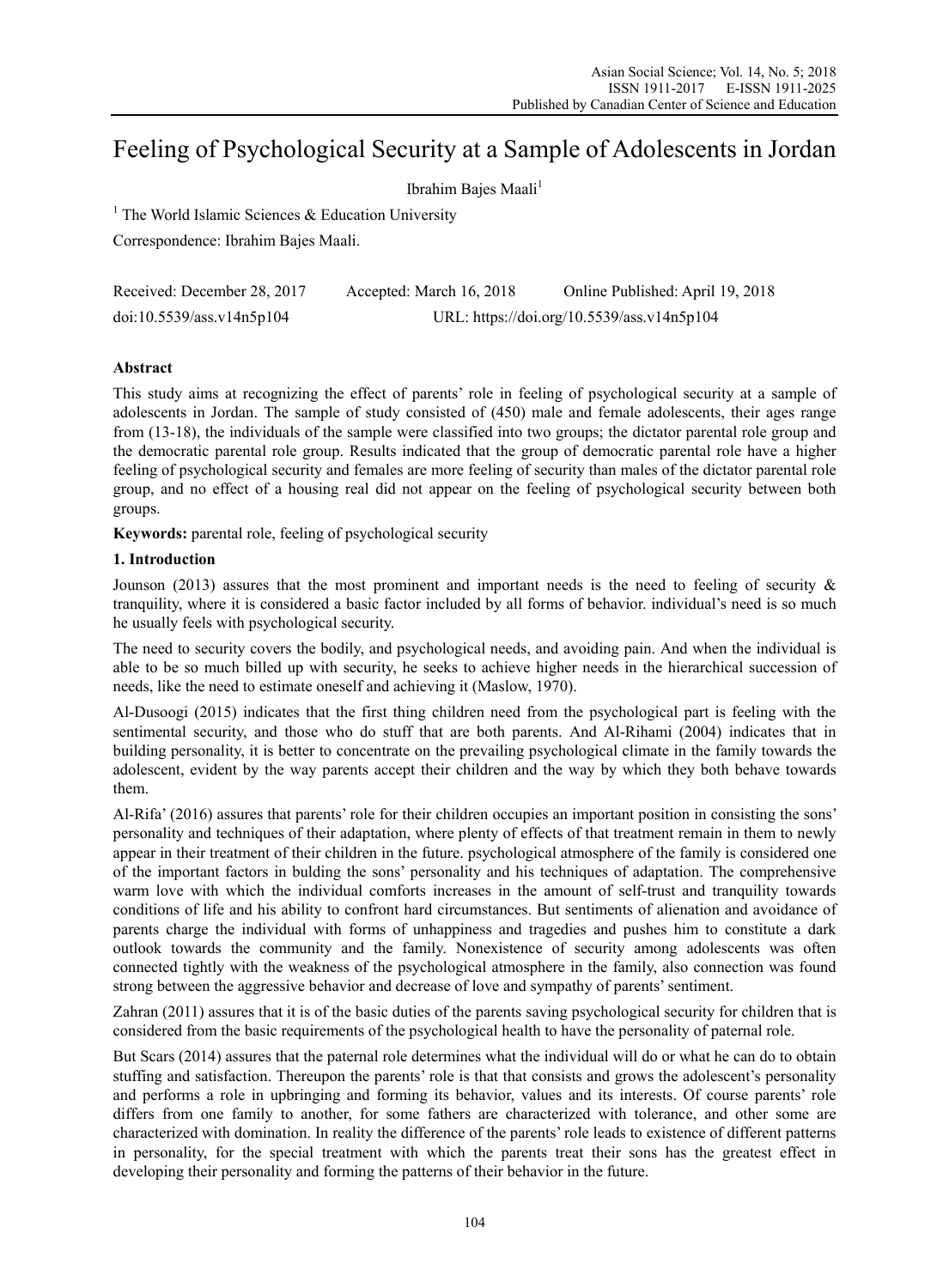Herlook (2009) indicates to significance of steadfastness in the parents' role in education, where we find that the adolescent is exposed to a certain technique in a certain stand meanwhile he is treated by another technique completely different in a similar stand, the thing that makes the child bewildered and the behavioral standards are mixed to him, accepted or non-accepted to his parents. This type of unsteadfastness in the parental role leads to bad adaptation. Studies indicated that adolescents who are exposed to unsteadfastness of parental role, feel inefficiency and weakness of self-confidance, meanwhile children, who are exposed to steadfastness in the parental role are developing the feelings of ability and self -confidance and show social and adaptation.

The parental role is defined as the process by which the individual is directed to lead the way of his family life and the greater social groups to which he should belong (Al-Ashwal, 2014).

# *1.1 Significance of Study*

Appears through the present study sharing by new information about the subject of psychological security by the parental role, it is mentioned that kissing the child within the family that may satisfy his need to feel of security and may make him grow a good adolescent, meanwhile rejecting the child and neglecting him and unsatisfying the need of security will lead to developing the basic anxiety at him (Hall & Lindz, 2001).

# *1.2 Problem of Study*

The study aimed at recognizing the effect of the parental role in feeling of security amongst adolescents of those whom their ages amount between (13  $\&$  18) years. Exactly the study attempted answering the following question: What is the effect of parenting on Jordanian adolescents sense of security in Jordan?

# *1.3 Conceptual and Procedural Definitions*

1. Feeling of security: it is the psychological and personal tranquility.it is the individual's feeling of satisfying the needs (Zahran, 2011). And procedurally defined as the degree obtained by the examinee on the scale of feeling with the psychological security used in this study.

a. Parental role: it is parents' behavior in breeding and directing their children as perceived and expressed between both family upbringing; the democratic family upbringing and the dictatorial (Al-Rihami, 2004). And procedurally defined as the degree obtained by the examinee on the scale of the parental role used in this study.

2. Origin place it means here the environment in which the adolescent was bred, and spent most of his life years, here he distinguishes between two types, they are: the rural environments, they are the villages and the far municipalities from primacy cities, in which the agricultural and nomadic pattern of life prevail, then the urban environment; they are the big cities in which the pattern of commercial, industrial life and aspects of urban civilization prevail (Al-Ashwal, 2014).

# *1.4 Hypotheses of Study*

- 1. There are differences in the level of feeling of security amongst adolescents who were brought up at a paternal role from a democratic pattern about the level of feeling with security amongst adolescents who were bred in a dictatorial pattern .
- 2. There are no differences in the level of feeling with security at males about it at females.
- 3. There are no differences in the level of feeling of security at adolescents who were raised at an urban environment than at adolescents who were bred at a rural environment.
- 4. There are no differences in the effect of interaction to factors of parental role, sex of adolescent, and his origin place in the level of his feeling with security.

# *1.5 Previous Studies*

In (Newman, 2008) study to two groups of adolescents it was found that adolescents who enjoy a high trust in self and independence in decision making came from homes, in which the parents' role is characterized with tolerance and democracy of those who provide their sons with explanation and clearance, and that adolescents, who are characterized with dependence and weakness of self-trust came from families parents' role is characterized with domination and dictatorship and few of interaction with their sons.

But Mosen (2011) did a study on a sample of adolescents to uncover the relationship between parents' acceptance of their children or unacceptance, and sons' adaptation and inclination to adaptation with them. Results of study showed that adolescents who did not obtain love and enough acceptance from their parents were less in inclination to adaptation with their parents, and less feeling with security, and self-trust, and less adopted in their social relations. Also they were more with tension than sons, who obtained love and enough acceptance.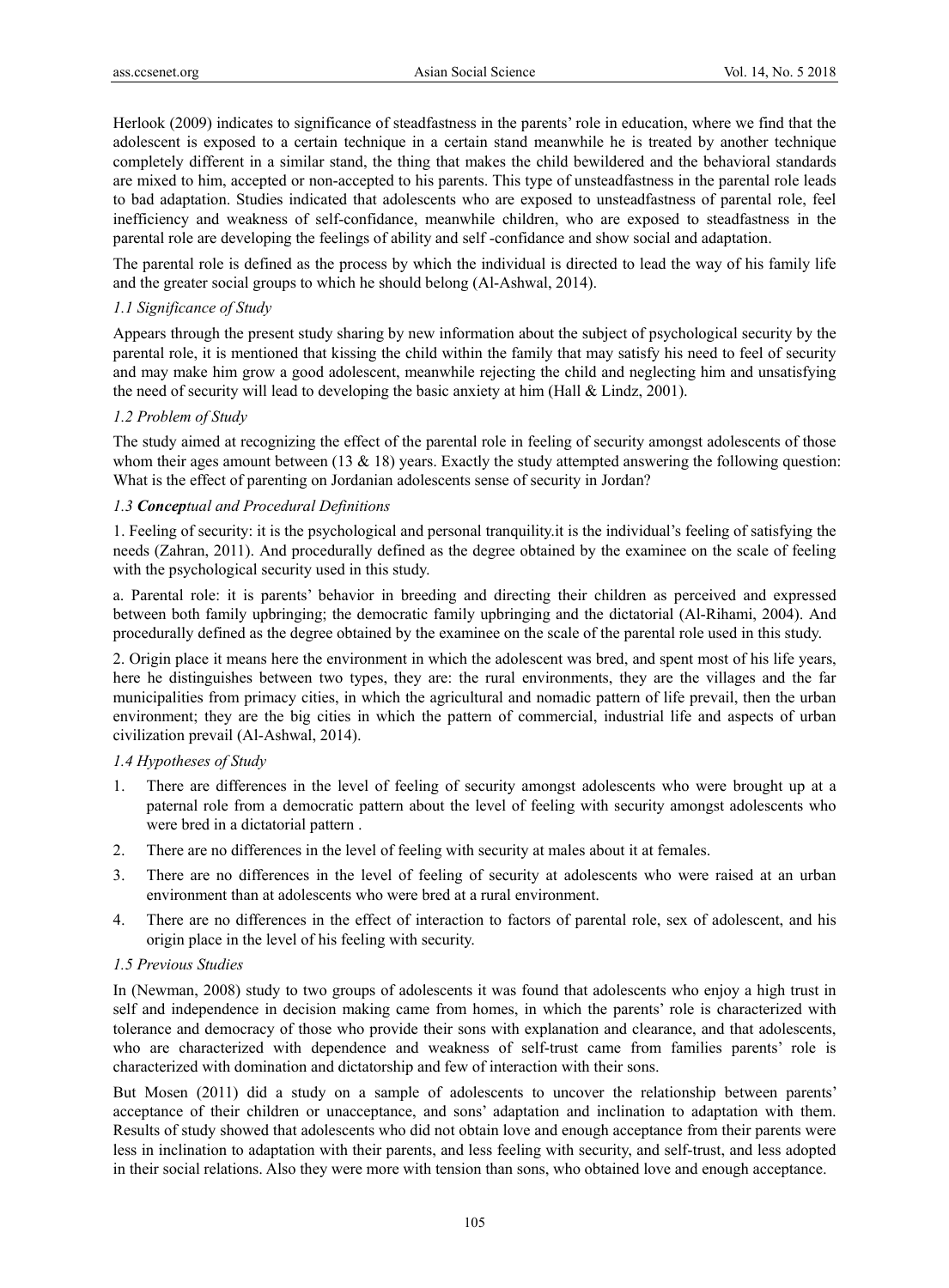Watson (2010) did a study on a sample of student their parents are characterized with strict system in treatment, and another sample, their parents are tolerant, that is on purpose of disclosing the relationship between the parents and the personality of sons. Results of his study showed the existence of differences among students on scales of self- control, self- security, happiness, anxiety and sentimental maturity.

Zeidan (2014) prepared a study on a sample consists of (138) university students to disclose the relationship between the parents' role and the Ego at sons using a scale of parents' behavior. Results of his study indicated that sentimental coldness at parents leads sons towards depression, feelings o sin and seclusion, and parents' tolerance assists on sons' good adaptation, and the nontolerance leads to anxiety, and the severity at parents leads to the weakness of the Ego at sons and their bad adaptation.

Duriez, Sonenens and Vansteenkiste (2016) did prepare a study aimed at recognizing sharing parents' encouragement in building the objective and dimensions of the family treatment pattern. The sample of study consisted of (956) students of the secondary stage. Results indicated that the democratic technique did not connect with each of trend towards the social domination, but the pattern of dictatorial treatment and connected directly at the level of social domination.

Lopez (2010) wrote a study aimed at disclosing the parental treatment positively or negatively with the behavior of rebellion at students of the secondary stage. The study consisted of (349) students. Results of study indicated that there is a positive connective relationship between the behavior of democratic upbringing pattern and between the good social behavior. Also results of study pointed that the pattern of dominating upbringing shared in students' developing of rebellion, mutiny and violence behavior.

# **2. Method and Procedures**

#### *2.1 Community of Study and the Sample*

The community of study consisted of all students of the secondary stage, but the sample of study amounted to (450) male and female students, were chosen with the technique of random sample. And after application of parental role test on individuals of the sample. Table 1 clears the distribution of the sample individuals on the factors of sex, origin place and the family parental role.

| Table 1. Distribution of the sample individuals on factors of sex, origin place, and the family parental role |  |  |
|---------------------------------------------------------------------------------------------------------------|--|--|
|---------------------------------------------------------------------------------------------------------------|--|--|

|                       |             | Origin place | <b>Sex</b>   |                | <b>Total</b> |  |
|-----------------------|-------------|--------------|--------------|----------------|--------------|--|
|                       |             |              | <b>Males</b> | <b>Females</b> |              |  |
| Pattern of upbringing | Dictatorial | Rural area   | 28           | 18             |              |  |
|                       |             | Urban        | 113          | 67             | 226          |  |
|                       |             | Rural area   | 26           | 119            |              |  |
|                       | Democratic  | Urban        | 79           | 100            | 227          |  |
| Total                 |             |              | 246          | 2204           | 450          |  |

#### *2.2 Instruments of Study*

# 2.2.1 Scale of Parental Role

The parental role test, prepared by the researcher was used. And the democratic parental role consists of four dimensions: 1. Parents understanding. 2. Parents' respecting and appreciation. 3. Parents' Sacrifice. 4. Parents' role as friends.

But the dictatorial parental role consists of four dimensions, they are: 1.Dominattion and rejection. 2. Negligence and prevention. 3. Psychological and bodily punishment. 4. Differentiation between brothers and sisters.

The test consisted of (56) items representing the dimensions or the previous eight trends enlisted on the scale of (4) degrees represent the extent of behavior repetition. And logical validity had been extracted for the scale by refuging to the technique of arbitration of specialists in psychology and counseling to judge the validity of each item in the dimension scale laid to measure it. Reliability coefficient had been extracted by the half method after applying it on a sample of the secondary stage students, for the reliability coefficient was (.83).

#### 2.2.2 Maslo-test for Feeling of Security

Maslo-test for feeling of the inflective security was used. The test consists of (75) items represent three groups, each group covers (25) items. The examinee answers about the test, either with yes or No or uncertain. Thus, the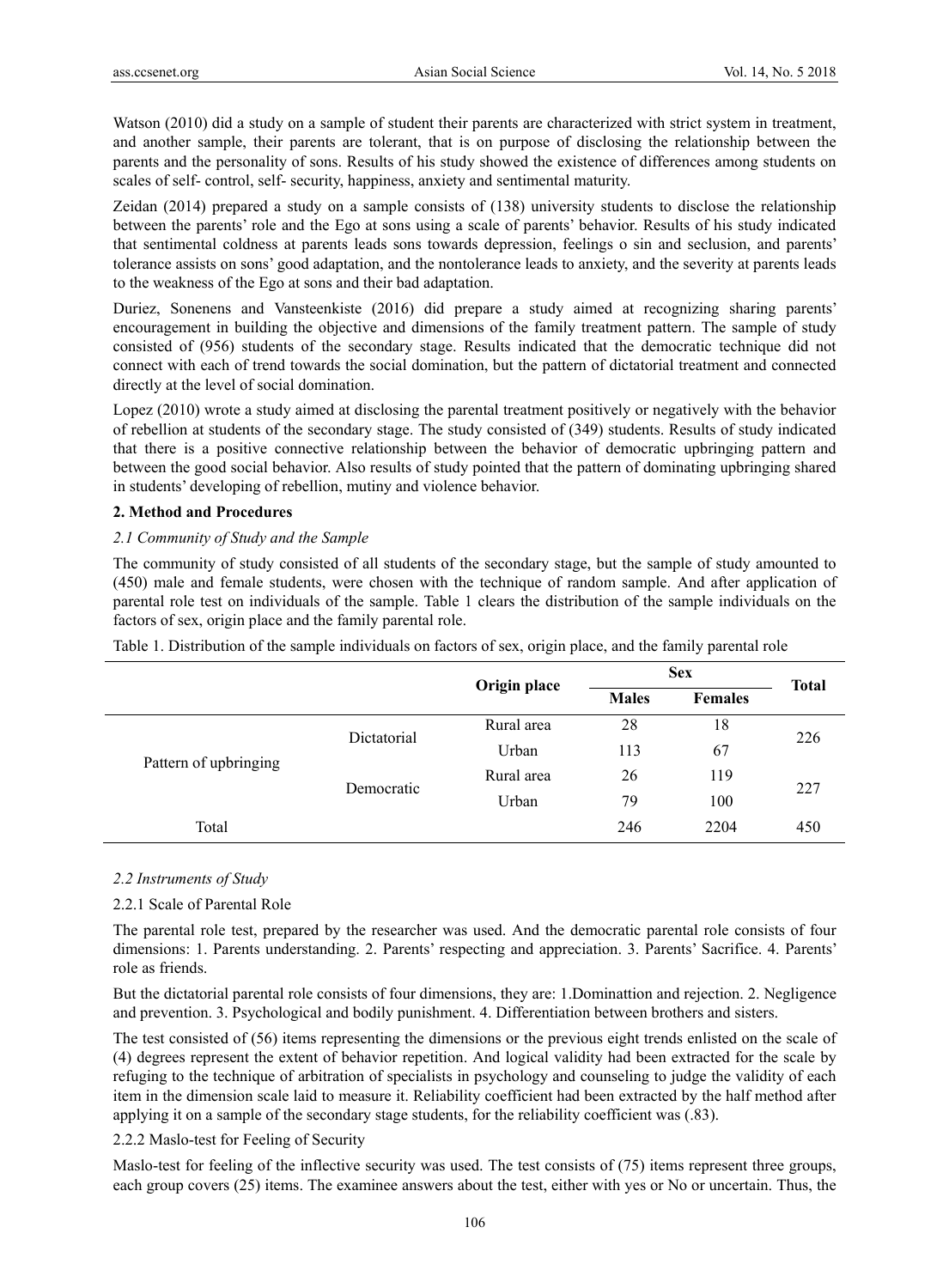degree that can be obtained by the examinee amounts between (zero  $\& 75$ ), where the lower degrees indicate to not fleeing with security, meanwhile the highest degrees indicate to feeling of security. And the test enjoys correlative logical coefficient amounting to (0.64), and the reliability test coefficient had amounted to (0.84) in behalf of the re-test technique, meanwhile amounted to (0.86) by using the half method.

2.2.3 Designing and Statistical Analysis

This is a connective study aimed at recognizing the effect of independent factors, sex and origin place (urban, rural), the dictatorial & democratic parental role in the subordinate variable, and it is the feeling with security amongst adolescents. The study used the method of the Tripartite variation analysis with the design  $2x2x2$ . Also used the method of MANCOVA (analysis of multiple covariance).

# **3. Results**

This study aimed at recognizing the effect of parental role, sex, and origin place of feeling with security amongst adolescents. Results of variation analysis in Table 2 indicate to existence of differences with statistical significance between averages of the dictatorial parental role group degrees and individuals of the democratic parental role group on the test of feeling with security. And the value of (F) had been (198.33) with degrees of freedom (4491), and it is a value with statistical significance  $(P<0001)$ . But average of degrees of examinees from both groups on the test of feeling with security, it had been (40.84) for the dictatorial group and (27.26) for the democratic group. These average appear in the Table 3. when the low degrees were on the test indicate to non-feeling with security, and the high degrees indicate to feeling of security, this results means that the level of feeling with security at individuals of the democratic group higher than it at individuals of the dictatorial group, and it is a result supports the first hypothesis of this study.

Table 2. Average of degrees of the dictatorial parental role group individuals and individuals of the democratic parental role group on the test of feeling with security.

| Source of Variation                    | Total of Squares | Degrees of Freedom | Average of Squares | F. Value   |
|----------------------------------------|------------------|--------------------|--------------------|------------|
| <b>Sex</b>                             | 403.93           |                    | 403.92             | $*4.140$   |
| Origin place                           | 337.22           |                    | 337.22             | 3.45       |
| Parental role                          | 19368.887        |                    | 19368.887          | $**198.33$ |
| Sex x origin place                     | 18.657           |                    | 18.657             | 0.191      |
| Sex x the parental role                | 2.178            |                    | 2.178              | 0.022      |
| Origin place x the parental role       | 183.280          |                    | 183.280            | 1.877      |
| Sex x origin place x the parental role | 6.193            |                    | 6.193              | 0.063      |
| Error                                  | 43164.754        | 442                | 97.658             |            |
| Total                                  | 64813.121        | 449                | 144.350            |            |

Table 3. Average of examines on the test of feeling with security in light of both factors: origin place and the parental role

| Origin place | Rural Area | Urban Area | Average |
|--------------|------------|------------|---------|
| Dictatorial  | 37.76      | 41.60      | 40.84   |
| Democratic   | 27.00      | 27.33      | 27.26   |
| Average      | 32.49      | 3.48       |         |

Also the results of variation analysis that appear in the Table 2 indicate to the existence of differences with statistical significance between averages of males and females on the test of feeling with security where the value of (F.) was (4.14) with degrees of freedom (449.1): that it is a value with statistical significance (P $\leq$ 05). These differences were for the interest of females, where the average of their degrees was (31.94), meanwhile the average of males' degrees was (35.86) as shown in the Table 4. This result disagrees with the second hypothesis of this study.

But what is related to the factor of origin place, the results of variation analysis (Table 2) also indicates that there was no effect with statistical significance for this factor on the feeling with security, or there are no differences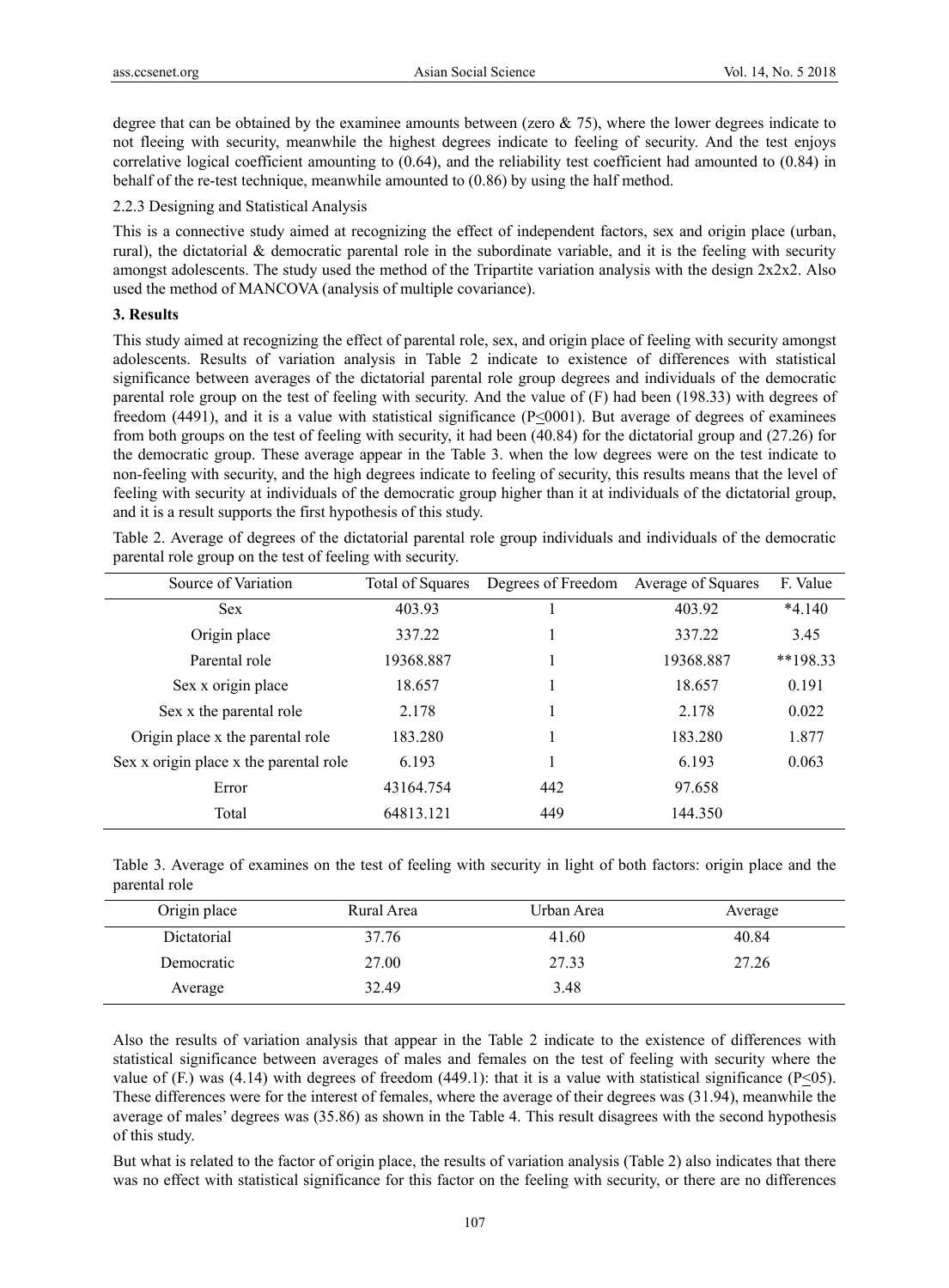exist with statistical significance between both averages of adolescents, who were brought up at a rural environment and those brought up at an urban environment, where the average of the rural area sons was (32.49) and sons of the urban area was (34.48) (Table 3). And this result supports the third hypothesis.

| Sex Parental Role | Males | Females | Average |
|-------------------|-------|---------|---------|
| Dictatorial       | 41.61 | 39.56   | 40.84   |
| Democratic        | 28.14 | 26.49   | 27.26   |
| Average           | 35.86 | 31.94   |         |

Table 4. Examinees' averages on the test of feeling with security in light of both factors: sex and parental role

And what relates with the effect of interaction among independent variables in this study on feeling with security the results of analyzing variation (Table 2) indicate that effect with statistical significance did not exist for interaction among independent factors in the feeling with security. it is a result that supports the fourth hypothesis.

And the (Table 5) shows the simple and multiple and increases in the square of correlation coefficients between feeling with security from one part and variables of sex, origin place, family parental role, and interactions in between from other part.

Table 5. Simple, multiple and increases of correlation coefficients in the square of correlation coefficient among the subordinate variables, independent variables and interactions in between

| Variation                          | Simple<br>Correlation R<br>Coefficient | Multiple<br>Correlation<br>Coefficient R | Square of<br>Correlation<br>Coefficient $R^2$ | Increase in Square<br>of Correlation<br>Coefficient |
|------------------------------------|----------------------------------------|------------------------------------------|-----------------------------------------------|-----------------------------------------------------|
| <b>Sex</b>                         | 0.163                                  | 0.16283                                  | 0.02651                                       | 0.02651                                             |
| Origin place                       | 0.0666                                 | 0.17902                                  | 0.03205                                       | 0.00553                                             |
| Parental role                      | 0.723                                  | 0.7255                                   | 0.526                                         | 0.49438                                             |
| Sex x origin place                 | 0.171                                  | 0.72559                                  | 0.52647                                       | 0.00005                                             |
| Sex x parental role                | 0.025                                  | 0.72674                                  | 0.52674                                       | 0.00027                                             |
| Origin place x the parental role   | 0.169                                  | 0.72973                                  | 0.53251                                       | 0.00577                                             |
| Sex x origin place x parental role | 0.061                                  | 0.72976                                  | 0.53255                                       | 0.00004                                             |

Table 5 shows that variable of sex had explained (%2.6) from variation in feeling with security. And when origin place was added to the variable of sex, both of them explained (%.3.2) from variation in feeling with security that is with an increase amounts to (% 0.5) approximately. When the pattern of parental role was added to both previous variables, the three variables altogether explained what amounts to (% 52.6) from the variation in feeling with security, that is by an increase amount to (% 49.4).

And the Table 6 shows the results of variation analysis is (MANCOVA) feeling with security on variables of sex, origin place and the parental role without inserting interactions in between. And it is clear from the Table 6 that part of variation explained by these three variables .. it is with statistical significance on the level of significance  $(0.0001)$ .

The Table 7 shows results of variation analysis MANCOVA of feeling with security on variables of sex, origin place and the parental role and the interactions in between.

Table 6. Results of variation analysis for declination of the subordinate variable (feeling with security) on variables of the study

| Source of<br>Variation | Degrees of<br>Freedom | Total of<br>Squares | Average of<br><b>Squares</b> | Value  | Level of<br>Significance |
|------------------------|-----------------------|---------------------|------------------------------|--------|--------------------------|
| Declination            |                       | 34119.92            | 1137.30                      | 165.26 | 0.0001                   |
| Error                  | 446                   | 30694.04            | 68.82                        |        |                          |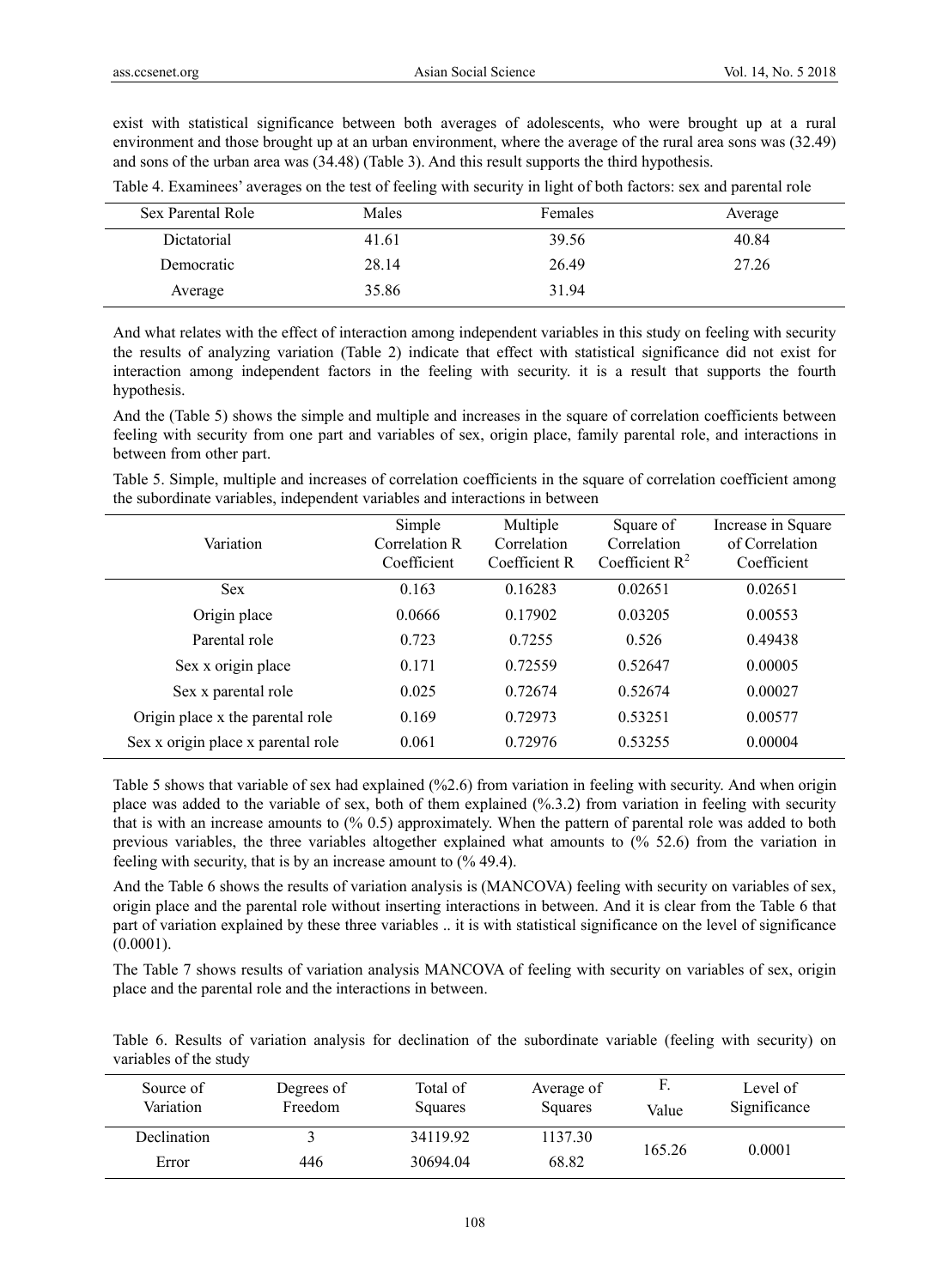It is noticed from the Table 7 that these three variables and interactions in between shares, in general, in explaining the rate of (%53.2) from variation in feeling with security.. it is with statistical significance on the level (0.0001).

| Table 7. Results of variation analysis MANCOVA of the subordinate variable (feeling with security) on variables |
|-----------------------------------------------------------------------------------------------------------------|
| of study and interactions in between                                                                            |

| Source of<br>Variation | Degrees of<br>Freedom | Total of<br>Squares | Average of<br>Squares | F.<br>Value | Level of<br>Significance |  |
|------------------------|-----------------------|---------------------|-----------------------|-------------|--------------------------|--|
| Declination            |                       | 34516.47661         | 4930.92523            | 71.93565    | 0.0001                   |  |
| Error                  | 442                   | 30297.48116         | 68.54634              |             |                          |  |

#### **4. Discussion**

The study concerned about recognizing the effect of the parental role in feeling of adolescents with the security and with what was the effect of parental role in feeling with security differs by difference of sex of adolescent and place of his origin. But results of this study had shown existence of effect with statistical significance for the parental role. Also results of multiple declination analysis that the parental role variable had shared alone after stabilizing both variables of sex and origin place, with what is not less than (9%) from variation in feeling with security at the individual of the study. And when added to both variables of sex and origin place appeared that the rate what is explained by the variable of sex alone (%2.6) and the rate of increase added by the variable of origin place is (%0.05) to become both variables of sex and origin place altogether.

Thus results evidently showed the effects of parently role in adolescents' feeling with security. It was evident from those results that adolescents, who were -broughtup at a family environment characterized with dictatorial pattern incline into non-feeling with security meaning that they suffer very much of anxiety, meanwhile adolescents who were broughtup at a family environment characterized with democracy and understanding incline to feeling security meaning that they are less anxious and more tranquil. Of course this results with what was meant by numerous of previous studies, like Duriez (2015), Lopez (2015) and Zeidan (2014) study that indicated, in general, to technique of dictatorial parental treatment that is characterized with severity, punishment, and rejection connects with sons' feeling with anxiety, threat, and non-security, also connects with bad adaptation and lowness of level of their self-trust at a negative from reflected on their psychological health. But the democratic role of parents characterized with understanding, sympathy, love, acceptance and respect of feelings, it connects feeling with security, tranquility, rise of trust level and good adaptation at a form positively reflected on the individual's psychological health. Really the result of this study and results of previous studies too in what is related with the effect of parents' role in feeling with security, but assures the significance of family role in growth and development of the personality of the child and its psychological health, especially in what is related with the parents' technique and the sons and their upbringing.

But what relates to the variable of sex, the results indicated to existence of differences with statistical significance between males and females for the interest of females, where the level of feeling with security at females seemed higher than it at males. Really such this result can be understood in light of relationship performed in our community between the family from one part and its male sons, or females from another part. That is most of families in our community tend to grant freedom and independence and depending on oneself for its sons, meanwhile tend to protecting females, caretaking on them and belittling responsibility on them, the thing that let them feel with security and tranquility more than males.

And what relates with the variable of origin place, results of this study did not show differences in the level of feeling with security refer to this variable. Perhaps that is understood that urbanization did not affect in changing the parents' role about what is spread in rural area. Anyway, this thing is in need of more investigation and study. Thus, the most important that can be deduced from this study is assuring the parents' role in education through techniques of counseling and instruction, especially family counseling that assures parents' role in developing the personality of their children and reflections of techniques of their breeding and upbringing on their feeling with security or non-security and on their personal and social good adaptation, and so on their psychological health in general.

And finally, results of this study that showed the independent variables tackled by the study had explained the rate of (%52.6) leads to the necessity of aiming at searching for other variables to explain what remained of variation in feeling with security amongst adolescents. And from the factors that the researcher